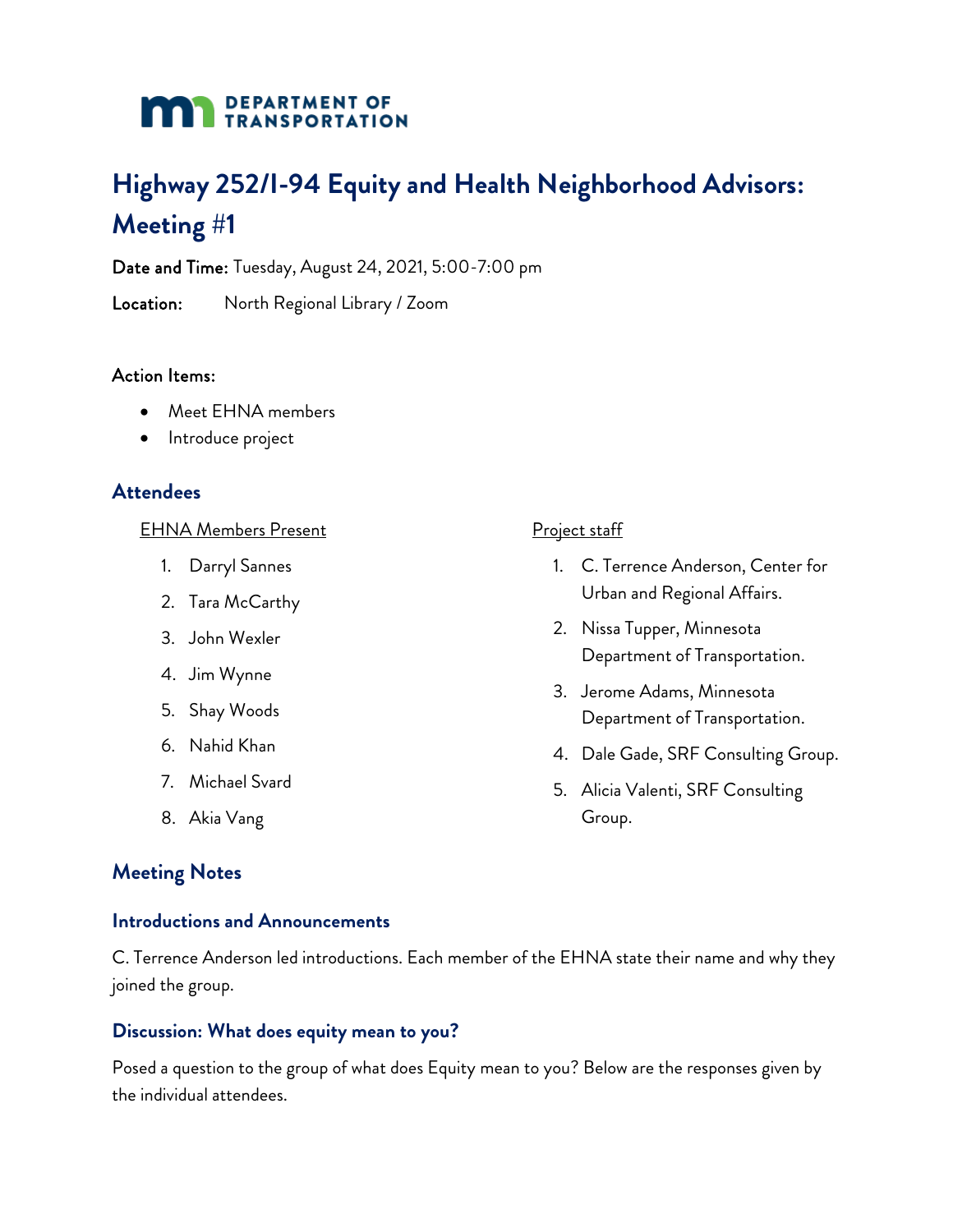- It's when people get what they need to live their lives meaningfully; this requires finding out what matters to people to provide what they need.
- Everyone is given an equal opportunity to provide input, and those who are affected have more influence.
- Ensuring everyone has the same opportunity to thrive; accounting for differences in ability and resources to achieve equal outcomes.
- Recognizing barriers to participation and success and removing them so that everyone can participate fully.
- Equality for all and hearing everyone's voice.
- Equitable solutions work for everyone.
- An equitable approach avoids operating from a dominant perspective, explores unique engagement methods, and recognizes the unique needs of different populations.
- Prioritizing the people and neighborhoods most affected, doing no harm, and preventing harm.
- Some attendees noted that equity is more of a process than an outcome.

# **Discussion: In what ways does transportation affect health?**

- Trails for walking and biking.
- Safe places to bike and walk.
- Impacts to waterways and the environment.
- Interactions with wildlife (especially deer).
- Transit accessibility.
- Safety at bus stops (shelter, winter maintenance).
- Connectivity to home and work.
- Access to educational institutions (North Hennepin Community College, Hennepin Technical College, and GED courses).
- Access to commerce.
- Access to healthcare and healthy food.
- Congestion and delay, especially crossing busy roads, contributes to running red lights.